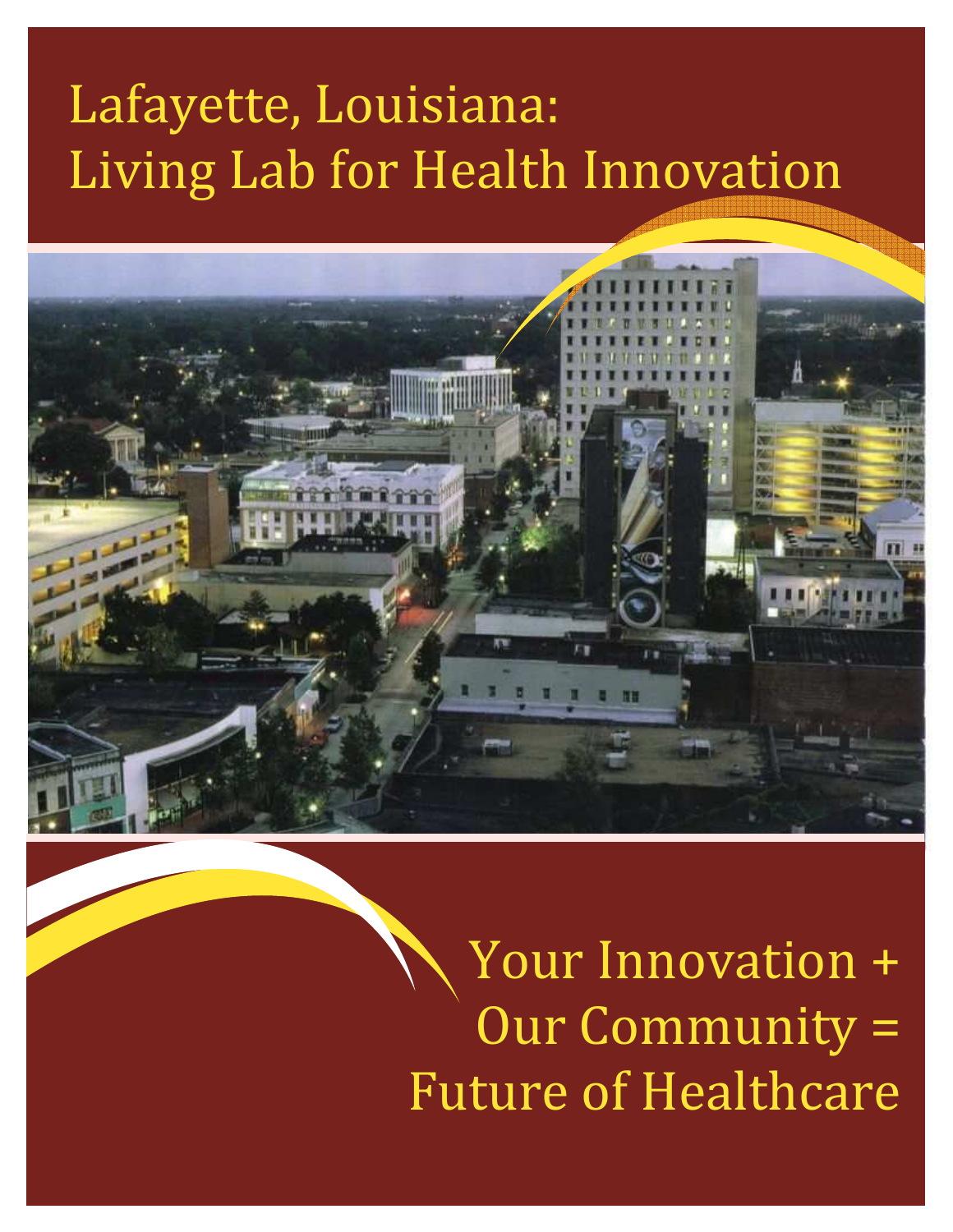

### **What is a Living Lab?**

*"*Living Lab is a place where the most innovative and transformational solutions are created, piloted, verified, validated, documented, and disseminated. It is a real-world testbed as well as a crucible for co-creation," Ramesh Kolluru, Director, Center for Business & Information Technologies, UL Lafayette



"Silicon Bayou, aka Lafayette, Louisiana is the best kept secret reservoir of innovation mojo in America," Todd Park, US Chief Technology Officer

# **Living Lab for Health Innovation**

Lafayette, LA proudly announces its plan to become the **"Living Lab for Health Innovation for the US".** 

Lafayette built its fiber-to-the-home network with the vision of becoming a testbed for the next generation of networks and applications. That vision catalyzed in April 2012 through the first annual **CajunCodeFest**.

Today, a coalition of community, education, business, government, and healthcare leaders join forces to transform Lafayette into a Living Lab for Health Innovation – a place where innovators come to create solutions to society's toughest challenges and, in so doing, expand their services or grow their startups. The CajunCodeFest produced six startup companies interested in using the Living Lab to realize their dreams!

The Living Lab will serve a community-scale testbed for healthcare innovators to test their ideas in real-world settings. It will also facilitate co-creation by engaging end users in defining, designing, and developing solutions to the many challenges facing healthcare today. These solutions could be your ideas on new programs, innovative policies, or transformative technologies – whatever you think needs to be done to fix the healthcare challenges we face as a nation.

#### **Your Innovation + Our Community = Future of Healthcare**

Lafayette's Living Lab for Health Innovation will provide leading technology companies, startups, and entrepreneurs with an ecosystem of fiber-optic infrastructure; engaged community partners; financial and technical resources; and processes to design, develop, pilot, validate, document, and disseminate the next generation of healthcare solutions.

If your solution works in Lafayette, and we can prove that it is scalable to the State of Louisiana, you will have a blueprint to take your ideas nationwide.

Lafayette was recently named a US Ignite community because of its advanced fiber optic network throughout the city and commitment to lead technology innovation in the state. This community will be your partner in developing the future of healthcare – addressing such societal challenges as childhood obesity, aging in place, emergency medicine, and workplace health – through the power of big data, advanced analytics, and gigabit software-defined networks.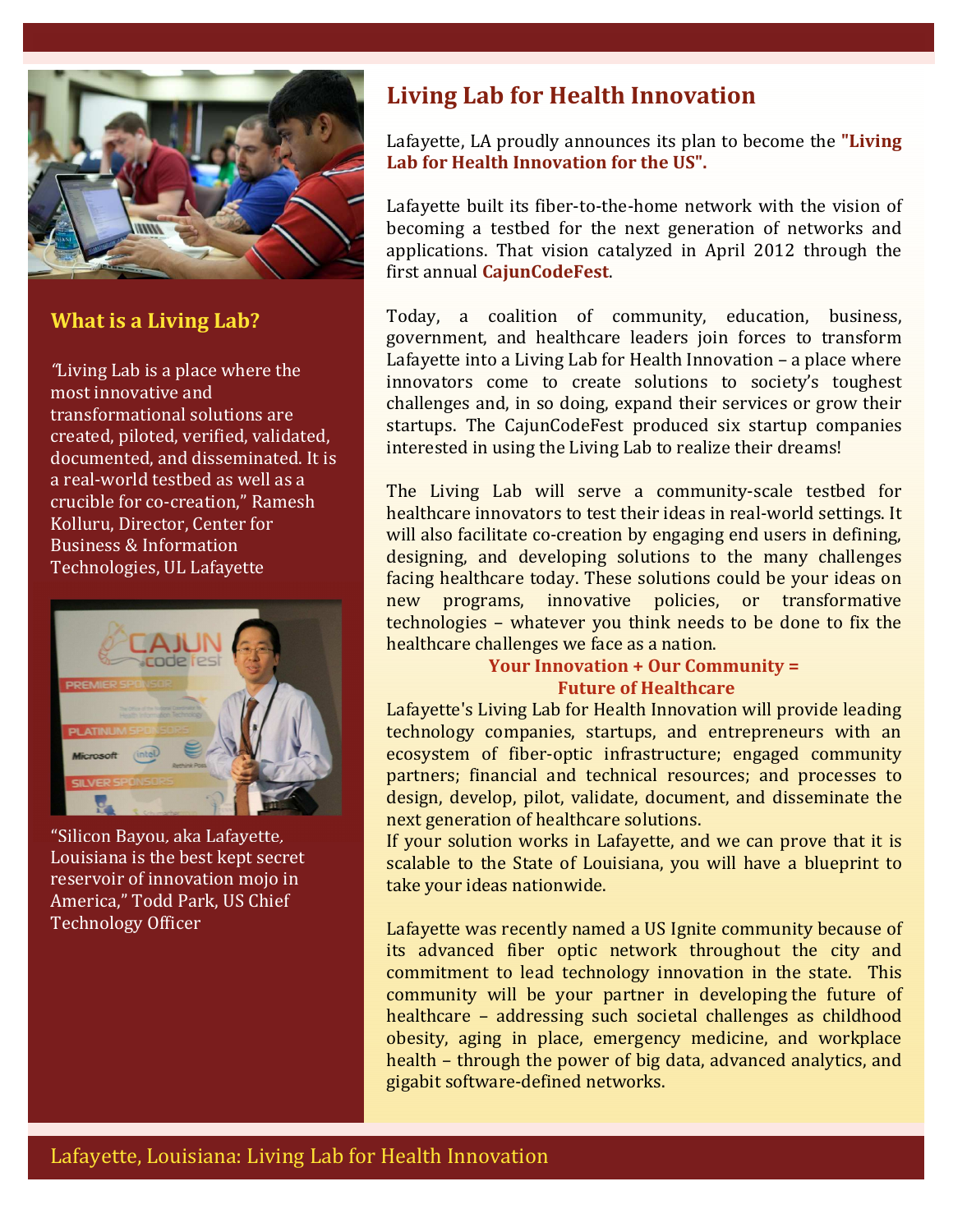## **What does Lafayette Offer?**

#### **Infrastructure**

- **Technical:** Fiber connectivity to every home, every business, and every school in the city
- **Research:** University of Louisiana at Lafayette
- **Social:** FiberCorps and the Lafayette Healthcare Coalition

#### **Community**

- **Right-Size:** At 120,000 people, small enough to operate like a startup; big enough to be nationally significant
- **Healthcare Hub:** Home to several national-scale healthcare leaders and innovative companies
- **Engaged:** A community determined to make a differencel

#### **Areas of Focus**

- **-** Childhood Obesity
- Aging in Place
- Emergency Medicine
- Workplace Health
- Healthcare Analytics and Big Data



Louisiana Department of Health and Hospitals



#### **Who Are We Looking To Partner With?**

Innovators across the US and around the globe:

- **Technology Companies**
- **Startups**
- Entrepreneurs

#### **What is the vision?**

Become a national leader in:

- Digital health initiatives, including the adoption of electronic personal health records
- **Tele-medicine and tele-health technologies that leverage our** broadband infrastructure
- Advanced healthcare analytics, transformative health policies, and innovative payment models
- **•** Developing the next-generation knowledge-economy workforce for the health industry

#### **What is the Approach?**

Through the use of Public-Private Partnerships:

- **Provide access to the infrastructure and community resources** that Lafayette has to offer
- Grow world-class capacity for innovative applied research with direct benefits to the community and industry
- **Strengthen partnerships with federal and state agencies**
- **Engage and growing local talent**
- Recruit the best minds, entrepreneurs, and companies
- Attract capital for investment into the development of projects and start-up companies